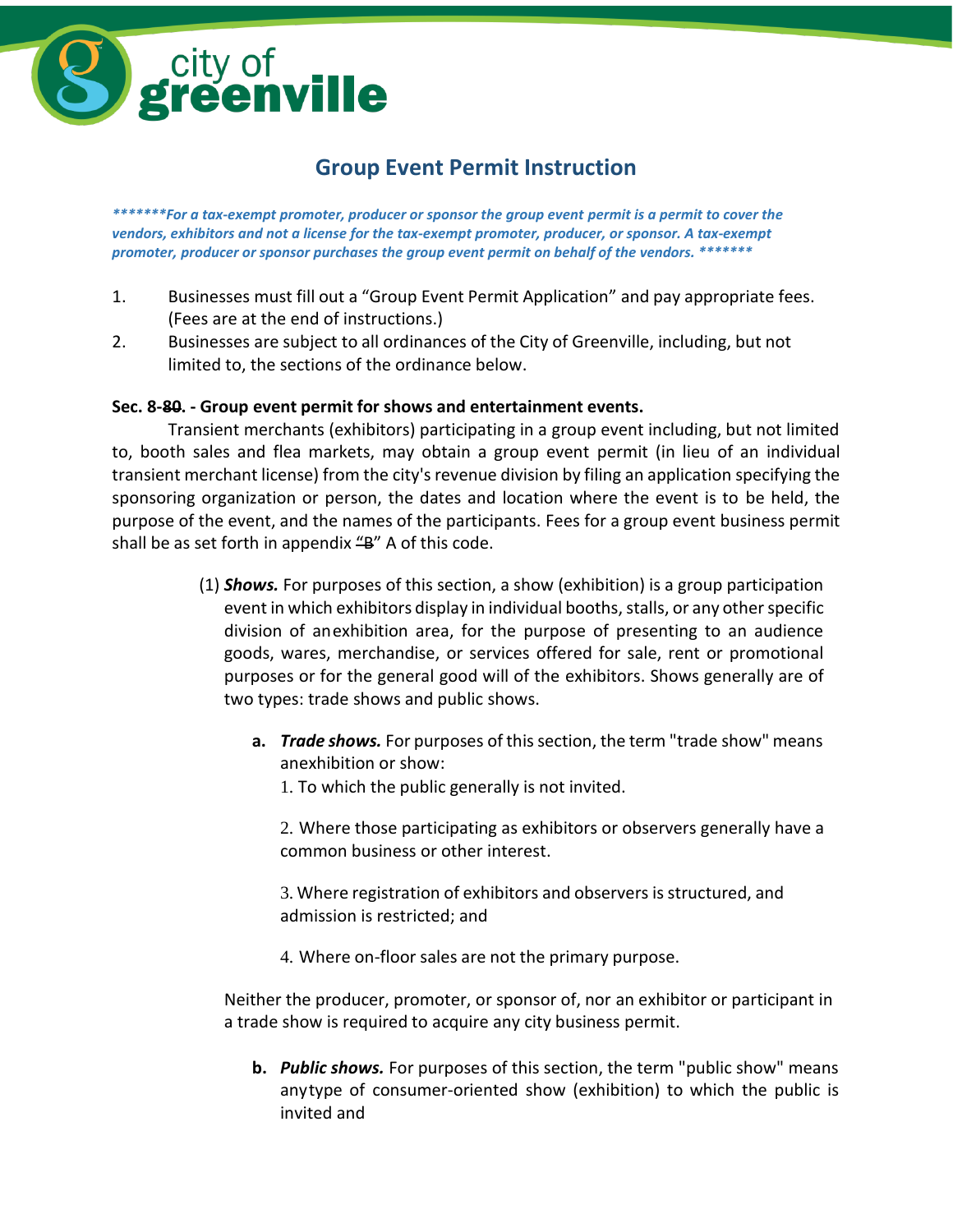admitted, with or without charge, and at which exhibitors present goods, wares, merchandise, or services for sale, rent or promotional purposes.

1. The producer, promoter or sponsor of a public show shall acquire a city business permit prior to the opening of the show. The permit shall be for a period not to exceed seven consecutive days. The fee for the permit shall be fixed from time to time by the city council and is set forth in the fee schedule in appendix A to this code.

2. To obtain such a permit for such a public show, the producer, promoter, or sponsor shall make application to the revenue administratorat least ten days prior to the scheduled event, naming the producer, promoter, or sponsor, specifying the dates and location of the event, specifying the purpose of the event, and listing the exhibitors or participants, and shall pay the required fee. Not later than five days afterthe close of the show, the producer, promoter, or sponsor shall adjust the payment based on estimates to cover a permit based on actual revenue received or number of exhibitors, whichever requires the greater payment.

3. The exhibitors in any such public show shall not be required to acquire a city business permit if the producer, promoter, or sponsor has obtained a permit for the show. In case the producer, promoter or sponsor does not acquire a city business permit for the show before the opening of the show, each exhibitor in the show shall acquire a transient merchant's city business permit for the show.

- 2. *Entertainment events.* For purposes of this section, an entertainment event includesany performance by an individual actor or performer or a cast or group of performers ona day certain, or within any seven consecutive calendar days, to which the public is invited and admitted upon payment of a charge for admission, and which is designed and produced for the entertainment or enlightenment of those attending. Examples of entertainment events are an athletic game or match, a circus, a concert, a dance, a lecture, a play, and a rodeo.
	- a. The producer, promoter or sponsor of an entertainment event shall acquire a city business permit for the event. The permit shall be for a period not to exceedseven consecutive days. The fee for the permit shall be fixed from time to time by the city council and is set forth in the fee schedule in appendix A to this code.
	- b. To obtain such a permit for such an entertainment event, the producer, promoter, or sponsor shall make application to the revenue administrator at leastten days prior to the scheduled event, naming the producer, promoter, or sponsor, specifying the dates and location of the event, specifying the purpose of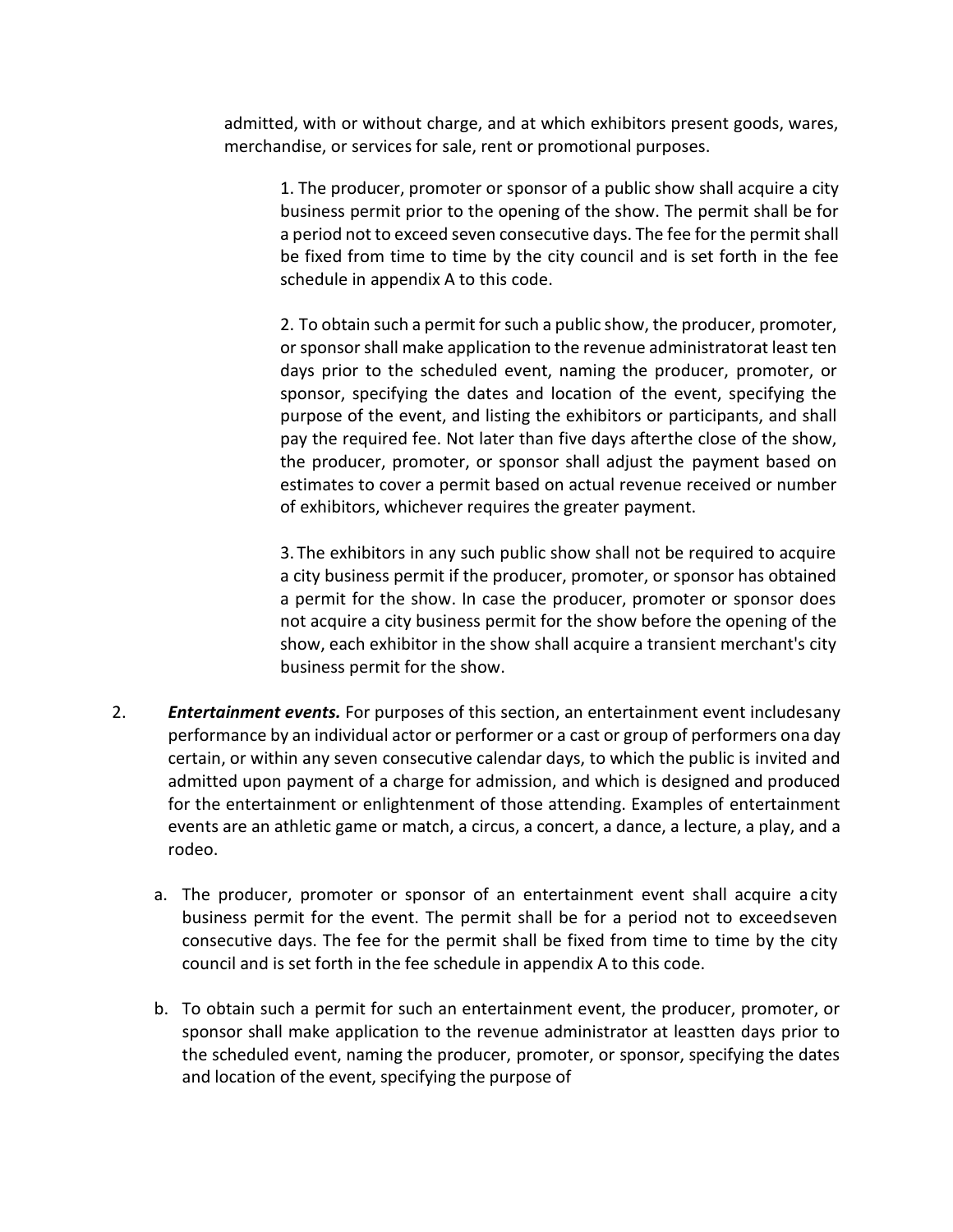the event, and listing the principal actors, conductors, or performers, and shall pay the required fee. No later than five days after the close of the event, the producer, promoter, or sponsor shall adjust the payment based on estimates to cover a permit based on actual revenue produced by the event.

- c. Charitable, educational, and religious and other eleemosynary organizations exempt from federal income taxes under Internal Revenue Code section 501(c) are exempt from the requirement that a city business permit be obtained for anyentertainment event produced, promoted, or sponsored by such organization. In lieu of the city business license such organization will be required to submit a city Charitable Organization application to include an administrative fee attributed to said application.This does not eliminate the requirement that the organization complete, submit and payall fees due for a group event, entertainment, or special event permit.
- d. An annual business permit may be issued for entertainment events at onefacility based upon annual gross revenues.

#### **Group Event Permit for Public Show**

The permit shall be for a period not to exceed seven (7) consecutive days and the fee for the permit shall be:

|                  | Estimated gross revenues from space<br>rentals/ticket sales up to \$10,000 or<br>up to 25 exhibitors, whichever is greater.                                                                  | \$100.00 |  |  |
|------------------|----------------------------------------------------------------------------------------------------------------------------------------------------------------------------------------------|----------|--|--|
|                  | Estimated additional revenue of each<br>\$10,000 or portion thereof up to<br>\$150,000 or each additional 25 exhibitors<br>or portion thereof up to 250<br>exhibitors, whichever is greater. | \$35.00  |  |  |
|                  | Estimated gross revenue over \$150,000<br>or over 250 exhibitors, whichever is greater.                                                                                                      | \$500.00 |  |  |
| permit shall be: | <b>Group Event Permit for Entertainment Event.</b><br>The permit shall be for a period not to exceed seven (7) consecutive days and the fee for the                                          |          |  |  |
|                  | Estimated gross revenue from space<br>rentals or ticket sales up to \$10,000.                                                                                                                | \$100.00 |  |  |
|                  | Estimated additional revenue - each<br>additional \$50,000.                                                                                                                                  | \$150.00 |  |  |

### **Group Event P**

| Estimated gross revenue \$150,000 and up. | \$500.00 |
|-------------------------------------------|----------|
|                                           |          |